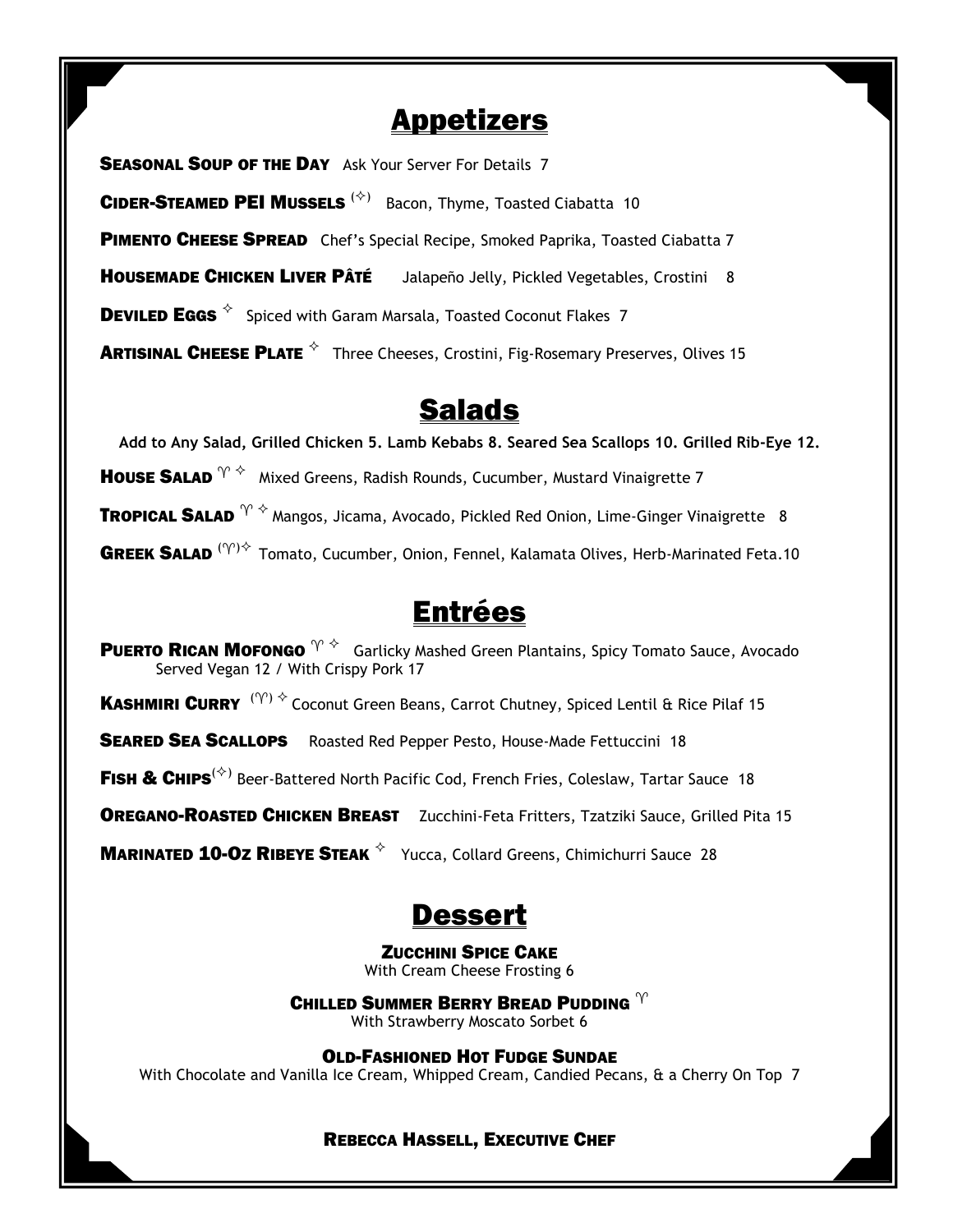# **To Share**

**SOFT PRETZELS** Classic Cheddar-Stout Sauce, Housemade Spicy Mustard 9

ALL-NATURAL BUFFALO CHICKEN WINGS Celery Sticks & Bleu Cheese Dip 10

**MACARONI & CHEESE** Corkscrew Pasta, Sharp Cheddar, Creamy Sauce 7

QUESADILLAS With Guacamole & Chipotle Sour Cream

- $\Diamond$  **The Newton:**  $^{(\gamma)}$  Black Bean & Goat Cheese / Vegan Daiya Cheese Available  $\,$  8
- ◊ THE OTIS: Grilled Chicken & Peppers with Pepperjack 9
- ◊ THE PERRY: Shrimp, Mango, & Pickled Red Onions with Cream Cheese 10
- ◊ THE QUINCY: Goat, Pepperjack, & Cheddar 8

**SLIDERS** Served with Pickled Vegetables

- Pimento Cheese
- **Barbecue Pulled Pork**
- Honey Mustard Chicken Salad
- **Beef & Cheddar**
- **Portobello & Goat Cheese**



## **Sandwiches**

Served with Fries, Sweet Potato Wedges, Coleslaw, or Side Salad  $\Upsilon \triangleq$ 

**FRIED GREEN TOMATO** Pimento Cheese on Rustic Farmhouse Bread 10

GRILLED CHICKEN CAESAR <sup>( $\diamond$ )</sup> Bacon, Romaine, Parmesan Crisp, Caesar Dressing on Ciabatta 12

**BANH MI**  $^{(\diamond)}$  Roasted Pork, Chicken Liver Pâté, Pickled Veggies, Cilantro, Chiles on Baguette 13

LAMB SHISH KEBABS<sup>( $\diamond$ )</sup> Cucumber-Mint Sauce, Marinated Feta, Lettuce, Tomato on Grilled Pita 17

BARBECUE PULLED PORK (<sup> $\diamond$ )</sup> Coleslaw on a Kaiser Roll 12

#### **Burgers**

House-Made Lentil Barley Burger ${}^{\gamma},$  Beef Burger ${}^{\diamond},$  or Chicken Breast ${}^{\diamond}$ Served with Fries, Sweet Potato Wedges, Coleslaw, or Side Salad $\Upsilon^{\vee}$ 

#### All Burgers 13

**PINT**  $^{(\diamond)}$  Bleu Cheese, Caramelized Onions, Bacon

**SOUTHWESTERN**  $(%)$  Avocado, Pepperjack, Pico de Gallo

**BREAKFAST**  $^{(\diamond)}$  Bacon, Fried Egg, Cheddar

**Good OL' Boy**  $(*)$  Barbecue Sauce, Coleslaw, Pickled Jalapeños

LE FRENCHIE<sup>( $\diamond$ )</sup> Port Salut Cheese, Sautéed Mushrooms, Red Wine Reduction

**BOHEMIAN**  $\gamma$  Lentil Barley Burger, Roasted Peppers, Chimichurri, Daiya Vegan Cheese

**ALL AMERICAN**  $(\gamma)(\diamond)$  - Build your own with up to three toppings

 $^\gamma$  - vegan  $\quad\ ^{(\gamma)}$  - can be made vegan upon request  $\rightarrow$  - gluten-free  $\rightarrow$   $\rightarrow$  - can be made gluten-free upon request

\* A 20% gratuity will be added to parties of 6 or more \* \*\*A plating fee of \$2 per customer will be added for outside desserts\*\*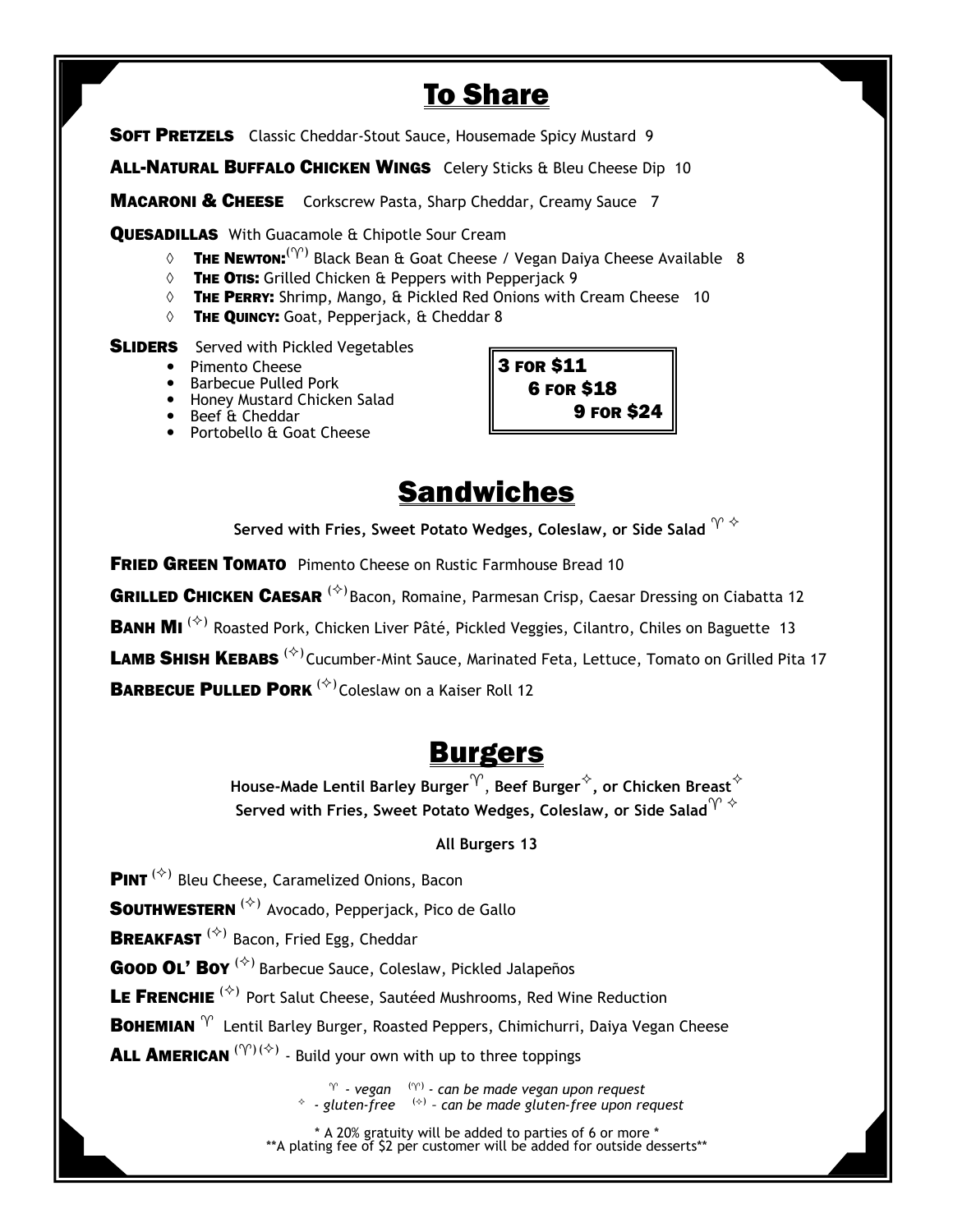# Burger Toppings

(Lettuce and Tomato Included)

Cheeses: Cheddar, Bleu, Pepperjack, Marinated Feta, Port Salut, Goat, Daiya® Vegan Cheese

Veggies: Caramelized Onions, Raw Onions, Avocado, Baby Greens, Poobello, Pickled Jalapenos, Pico de Gallo Mixed Pickled Veggies, Sautéed Peppers

Bacon...mmm Bacon

Sauces: Barbeque, Chimichurri, Chipotle Sour Cream, Buffalo Wing Sauce, Blue Cheese Dip, Guacamole, Pimento Cheese, Honey Mustard, Spicy Mustard

Cheese Plate

Cayuga Blue Goat Lively Run Goat Dairy Interlaken, NY Sweet, semi-firm, pasteurized

Jershire (Cow) Otterbein Acres Dairy Newburg, PA Creamy, dense but soft, raw

Shepherd's Delight (Sheep) Otterbein Acres Dairy Newburg, PA Firm, nutty, raw

Three-Cheese Plate: \$15 With Beer Pairings: \$25

#### We proudly source from local producers when possible, including:

- ♦ Garner's Produce, Warsaw, VA
- ♦ Gold Crust Bakery, Landover, MD
- ♦ The Pretzel Bakery, Washington, DC
- ♦ Path Valley Farms, Path Valley, PA
- ♦ Logan's Sausage, Alexandria, VA
- ♦ Richardson Farm, White Marsh, MD
- ♦ Kreider Farms, Manheim, PA
- ♦ Tuscarora Organic Growers Cooperative, Hustontown, PA

In addition, we serve: Organic Milk \* Free-Range Eggs \* All-Natural Angus Beef \* Hormone – & Antibiotic-Free Poultry \* Sustainably Harvested Seafood